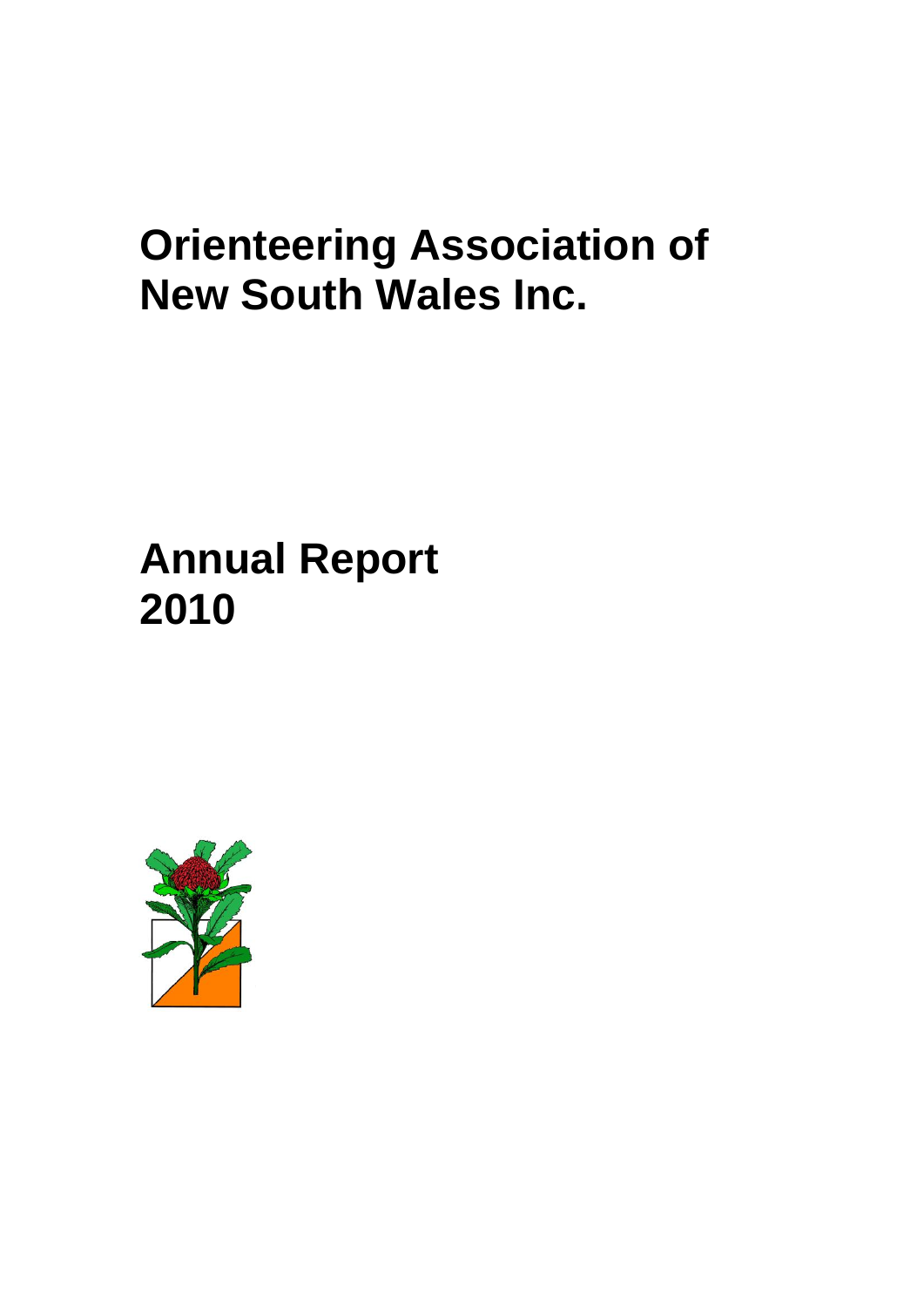

## **Orienteering Association of NSW**

**ABN 45 062 472 184**

PO Box 3295, North Strathfield 2137 Telephone 02 8116 9848 Email: [orienteering@sydney.net](mailto:orienteering@dsr.nsw.gov.au) Website: [www.nsw.orienteering.asn.au](http://www.nsw.orienteering.asn.au/)

## **Affiliated with the Orienteering Federation of Australia**

## **OFFICE BEARERS 2010**

| President                        | Paul Prudhoe              | CС        | MetrO League          |
|----------------------------------|---------------------------|-----------|-----------------------|
| Secretary                        | Dave Lotty                | UR        | Secretary             |
| <b>Finance Director</b>          | <b>Robert Spry</b>        | ΒN        | Commission            |
| <b>Technical Director</b>        | Gordon Wilson             | BN        |                       |
| <b>Promotion Director</b>        | Barbara Hill              | GO        |                       |
| <b>Communications Director</b>   |                           |           |                       |
|                                  | Alex Davey                | <b>WR</b> | Sydney Summe          |
| Coaching Director                | <b>Nick Dent</b>          | СC        | Coordinator           |
| <b>Planning Director</b>         | John Havranek             | GO        | Statistician          |
| <b>Special Projects Director</b> |                           |           |                       |
|                                  | David West                | MD        | Webmaster             |
|                                  |                           |           | Route Gadget C        |
| Statistician (OY)                | <b>Colin Bailey</b>       | <b>NC</b> |                       |
| Statistician (SOS)               | <b>Chris Crane</b>        | WH        |                       |
| Statistician (SSS)               | David McKenna             | <b>UR</b> | <b>MTBO Officer</b>   |
| Statistician (handicap)          |                           |           |                       |
|                                  | Gordon Wilson             | <b>BN</b> | <b>Belanglo House</b> |
|                                  |                           |           |                       |
| Selectors                        | Robyn Pallas              | CС        |                       |
|                                  | <b>Geoff Todkill</b>      | ΝC        | <b>OA Councillor</b>  |
|                                  | <b>Hilary Wood</b>        | СC        |                       |
|                                  |                           |           | Auditor               |
| Junior Squad Coordinators        |                           |           |                       |
|                                  | <b>Russell Blatchford</b> | NC.       | Professional Of       |
|                                  | Karen Blatchford          | NC        |                       |
|                                  |                           |           | Development O         |
| Senior Squad (Stingers)          |                           |           |                       |
| Coordinator                      | <b>Felicity Brown</b>     | CС        |                       |
| Finance                          | <b>Terry Murphy</b>       | UR        |                       |
|                                  |                           |           |                       |

| MetrO League                     |                      |           |
|----------------------------------|----------------------|-----------|
| Secretary                        | Frank Assenza        | BN        |
| Commissioners                    | Simon George         | ВF        |
|                                  | Karin Hefftner       | GO        |
|                                  | Ron Pallas           | UR        |
| <b>Sydney Summer Series</b>      |                      |           |
| Coordinator                      | Ross Barr            | GO        |
| Statistician                     | David McKenna        | UR        |
| Webmaster                        | Alex Davey           | <b>WR</b> |
| Route Gadget Coordinator         |                      |           |
|                                  | <b>Russell Rigby</b> | NС        |
| <b>MTBO Officer</b>              | David West           | MD        |
| Belanglo House Manager           |                      |           |
|                                  | Chris Murphy         | UR        |
| <b>OA Councillor</b>             | Paul Prudhoe         | CС        |
| Auditor                          | Tom Nolan            |           |
| Professional Officer Dave Lotty  |                      |           |
| Development Officers (Part Time) |                      |           |
|                                  | Barbara Hill         |           |
|                                  | Lyn Malmgron         |           |
|                                  | Carolyn Rigby        |           |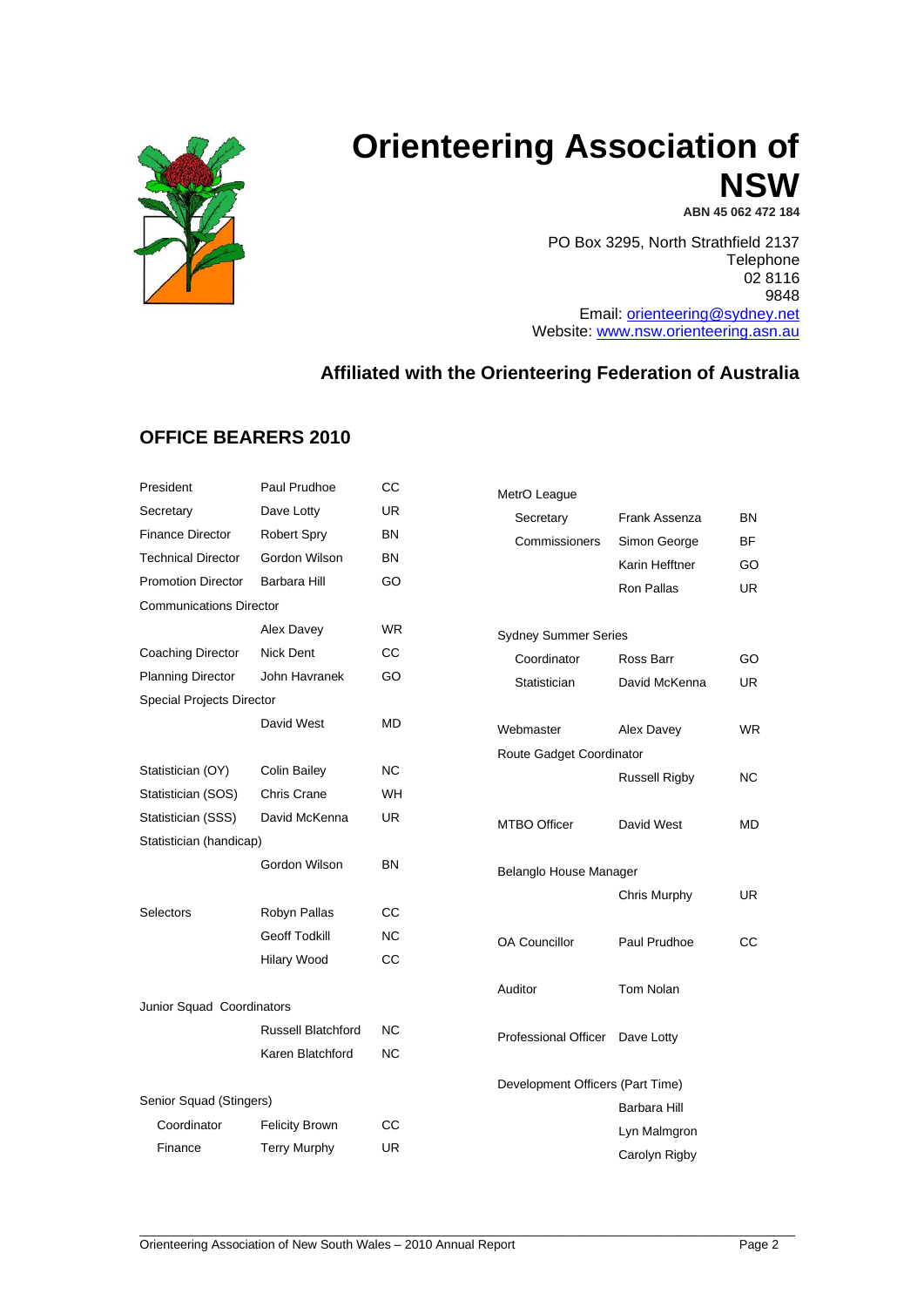## **PRESIDENT**

The 2010 Annual Report signifies the conclusion of my third year as President of the Association having been elected at the 2008 AGM.

With the 2009 World Masters Orienteering Championships a distant memory, 2010 was a year with no carnivals or other large events to be organised by the Association, and one that allowed many members to recover and to compete more than they had done since 2006.

Review of the participation numbers indicate a continued interest and growth in the daylight saving Summer Series of approx. 9% (average number of competitors 207 up from 190 in 2009), while the Monday evening Sprint Series also experienced a significant increase in numbers – 90% on 2009 (average number of competitors in 2010 was 65, up from 49 in 2009). Ross Barr and Terry Bluett are to be congratulated for their roles in the coordination of the two series. It was also pleasing to see that the 2010 Xmas 5 Days numbers increase by approx 42% (over all 5 days). The Championship events (Long, Middle and Sprint) also saw an increase in numbers. Comparison of the bush events is difficult due to the staging of WMOC in 2009.

Club memberships were again down compared to the previous year (916 members compared to 972 in 2009), with a number of clubs experiencing a reduction. However it was pleasing to note that GON, NCN and BFN were able to increase their memberships. The Association should note that the number of memberships in 2010 is the lowest since 2005, when there were 1016 members. The need for the Association to promote Orienteering and for clubs to promote memberships grows ever stronger.

2010 saw OANSW continue with the Active After Schools Community program with funding from Australian Sports Commission. Under the guidance of

Promotions Director Barbara Hill, and assisted by a number of Association members, orienteering continued to be introduced a number of schools. Almost 2000 students across all years attended the development courses provided by the Association Development Officers. The Board thanks all who assisted with these programs, and especially thanks Barbara, Lyn Malmgron, Carolyn Rigby and Maria Orr for their support. OANSW's appreciation is also extended to Russell and Karen Blatchford who again managed the NSW Junior Squad in 2010. Additionally I would like to thank the Association delegates and those members who have supported OANSW throughout the year.

2010 saw the retirement of the Association's long standing Executive Officer, Dave Lotty, after 37 years of supporting orienteering in NSW and 25 years as Secretary for Orienteering Australia. The Association owes a great debt of gratitude to Dave for all that he has done for the sport over his long career as Executive Officer, and we wish him well in his retirement.

Financially the Association continues to progress well and the Board has again been able to responsibly manage the budget as required by the Association. 2010 saw an increase in income and a reduction in expenses giving rise to an increased operating surplus for the year.

To the retiring Directors and to those Directors continuing in 2011, thank you for your involvement and support in 2010.

As always the Board welcomes input from the membership and with your help looks forward to a successful 2011.

**Paul Prudhoe President**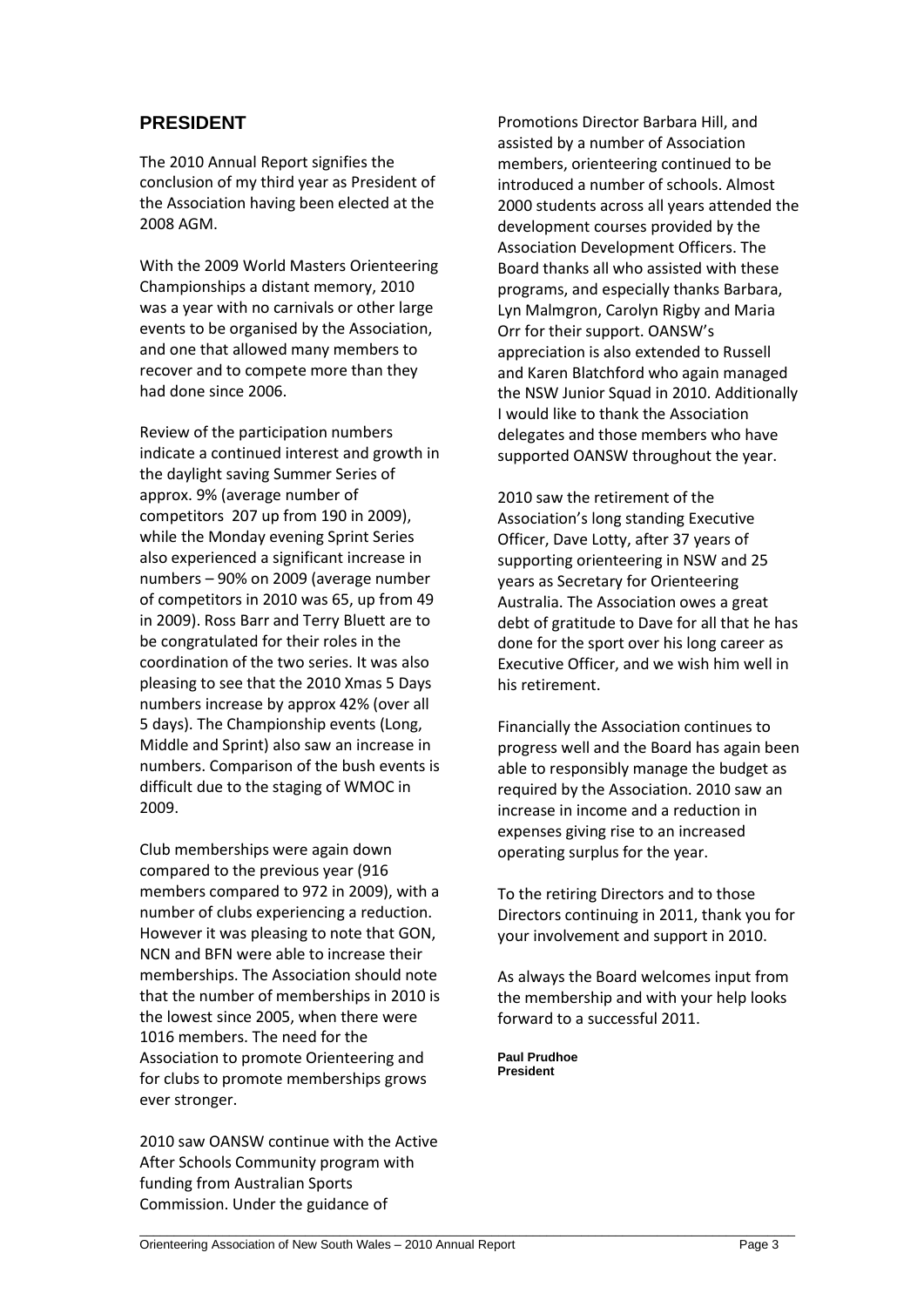## **TECHNICAL**

## **Event standards and controlling**

One State League/NOL event during 2010 had significant problems. Map quality, course lengths, suitability of courses for older competitors and SI time problems all being in question. A post event review was conducted to identify ways to minimise these types of errors in future. All other events were generally of a satisfactory standard although a few minor issues were encountered. Problems with setting the time of SI units and provision of water at starts are still recurring minor issues. Controller's reports were received from all but two events. A level 1 and level 2 controllers course was conducted in conjunction with OACT in September. The courses were well

attended and considered very successful. The course was held at the Belanglo Hut over two days. It is planned to hold a similar course in 2011. Hopefully at a location north of Sydney.

## **SportIdent**

A firmware upgrade was carried out on all ONSW SportIdent units during the year. This upgrade overcame a problem with the use of newer SI e-sticks. Thanks is given to Ron Pallas for his work to carry out this upgrade. The use of SI at metropolitan events is increasing. The Sydney Sprint Series now uses SI at all events and there are plans for the Sydney Summer Series to be completely SI for the 2011-12 series. Andy Simpson and Bigfoot need to be acknowledged in their efforts in encouraging greater use of SI.

## **Special Interest Groups**

Two special interest groups were set up during 2010. One for SportIdent and the other for Mapping. The SportIdent SIG has been set up as an online forum using Google groups. These SIGs are open to anyone with an interest in the relevant topic.

**Gordon Wilson Technical Director**

## **PROMOTION**

During the 2010/11 year considerable groundwork has been achieved by the Association and clubs as they have united in an effort to raise the profile of orienteering. At the 2010 AGM an outline of a plan for the development of marketing and promotion activities was agreed. Since that time implementation of the plan has progressed with to the development of a Promotion and Marketing Strategy which was agreed upon at the November 2010 Association meeting.

## **Promotions and Marketing Strategy Progress**

Approval of this strategy heralded a new direction for the sport in NSW. With the agreement of clubs to jointly fund and support the engagement of a part-time Promotion and Development Officer as well as additional funding for the production of marketing materials, the sport now has the capacity to promote itself within NSW like never before. The initiative was approved on a three year trial basis and is now three months into its first year.

Progress in relation to particular actions is summarised below:

**Engage a part-time Promotion and Development Officer** - This position was advertised in February 2011 and, due to limited responses, has been advertised more broadly through March.

## **Engage a professional graphic artist to develop templates of advertising materials** - A tender process was

conducted and a graphic artist has been appointed.

The starting point was a review of ONSW stationary and existing materials. A number of promotional materials have been generated and will continue to be developed as required. With the delay in appointment of a promotions officer the graphic artist has also been engaged to develop specific event/series materials. To date the graphic artist has: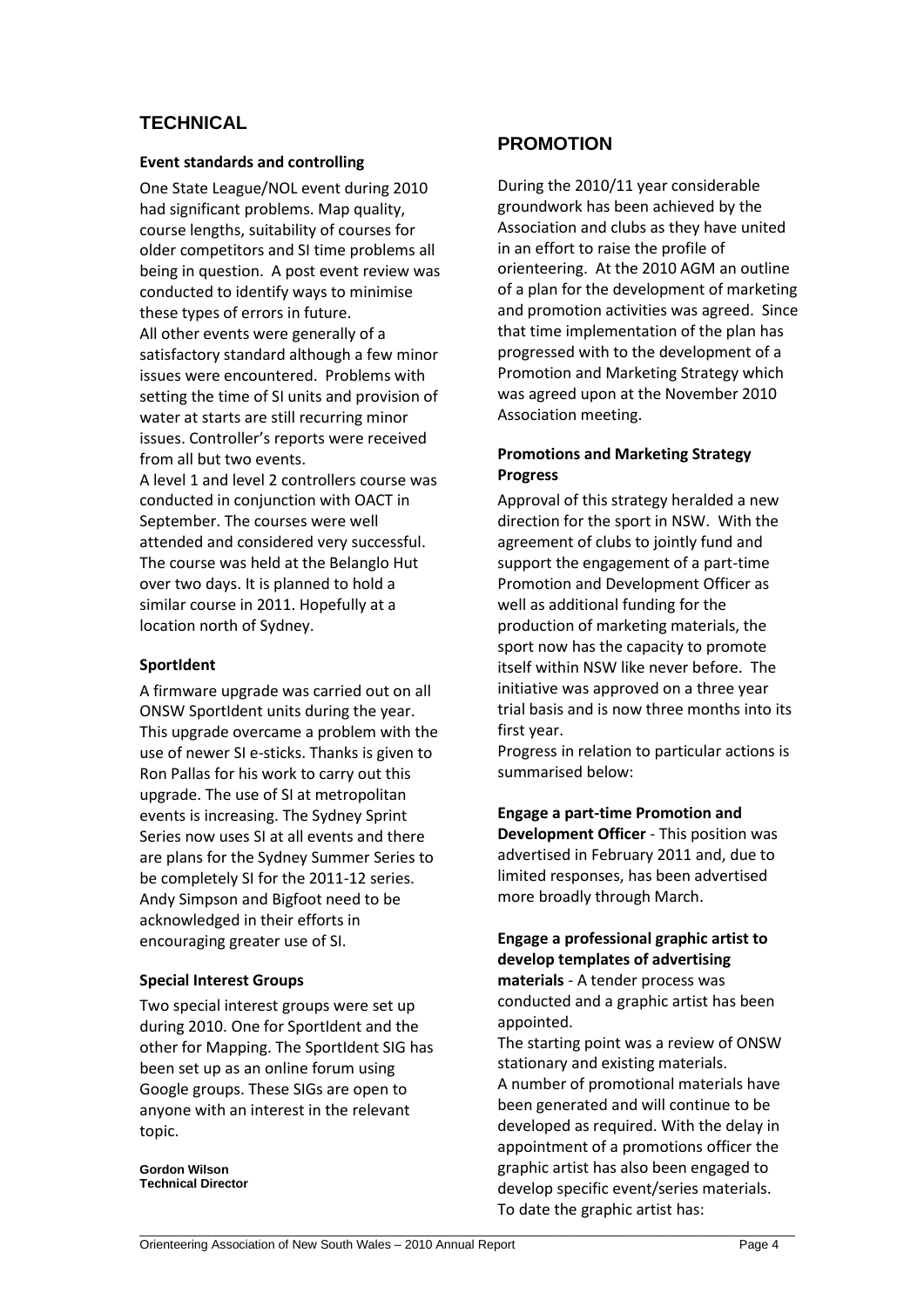- Filtered through thousands of photographs to compile a portfolio of photos suitable for promotional use;
- Refreshed and sharpened the Orienteering NSW logo to print standard;
- Designed a membership card;
- Designed an ONSW business card;
- Redesigned ONSW letterhead incorporating the revised logo;
- Designed a NSW Junior Squad banner;
- Revised the ONSW mail out cover sheet (for use after existing stock is used up);
- Designed a State League promotional flier;
- Designed a template for information/entry brochures for State League weekends; and
- Designed a Sydney Junior Orienteering League brochure.
- Materials expected to be available in the near future:
- Free-entry vouchers for the promotion of events;
- A template for the distribution of coming event details to participants in promotional activities; and
- Promotional stands and posters to be available for all clubs and Development Officers.

Through the Association office, a portfolio of club logos is also being compiled so that promotional material can be readily prepared for any or all clubs.

## **Event finetuning**

- Saturday junior series: Time limitations have delayed progress.
- Long green course: The Association Manual requires updating accordingly.
- Sub-juniors at State Leagues: string courses and activities will be arranged by a variety of volunteers for 2011 events.

**Voucher system** - These are expected to be available by the end of March 2011.

All clubs are invited to utilise the professional design capacity that the Association now has for the generation of promotional materials. In particular, all State League event organisers are encouraged to utilise the service to generate consistent information/entry brochures.

## **Other Promotional and Development Activities**

During the past year, development activities conducted by and coordinated through the Association have continued to grow. Highlights have included:

**Paddy Pallin promotion** – This promotion was arranged by Orienteering Australia. ONSW Development Officers and other volunteers actively promoted the sport and benefits of club membership, provided introductory coaching opportunities and distributed information to individuals at a variety of events.

**Space Racing** – A child friendly Space Racing format of event was conducted in October 2010 and January 2011 at Sydney Olympic Park. Over 70 children (with accompanying parents or carers) participated in the races and a number have since attended public events. The program will continue with requests from Sydney Olympic Park to conduct events in future school holiday periods.

**Active After Schools Communities program** – New coaches have been trained for this program and record interest is being received in orienteering. The program is strongest in the Newcastle and Central Coast regions. Development Officers are working with the Australian Sports Commission and clubs to link keen children into clubs and public events.

**School programs** – Development officers were engaged to develop and conduct orienteering programs at a variety of schools. These included a number of schools in the Hunter/Central Coast region, Barker College, other Sydney schools and Home School groups. The Regional School Orienteering Championships program was strengthened in 2010 by the addition of a Sydney West Championship conducted by Western & Hills Orienteers with Development Officer support. **Community orienteering** – Within Newcastle a program was conducted at the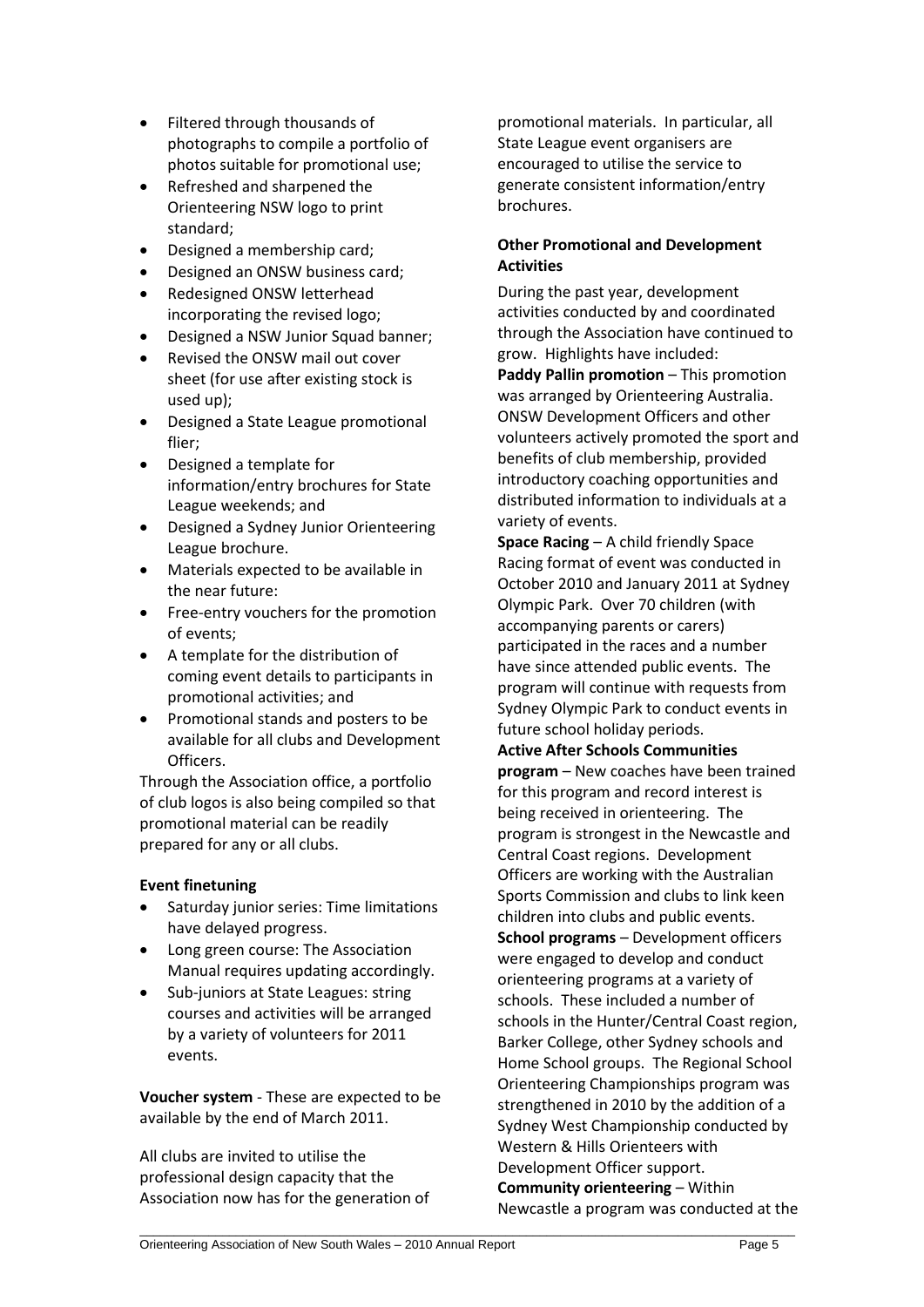University of the Third Age. A permanent course was also established at Hunter Wetlands (and promoted on television). **Sydney Junior Orienteering League** – a number of new juniors were introduced to regular participation through this Series and also became new club members. The League is scheduled to continue in 2011.

It has been a pleasure to work with so many dedicated volunteers during the past year. Their skills, hard work, enthusiasm and dedication to the sport are certainly inspirational. As the Association moves into the next few years of the promotion initiative it is reassuring knowing that the sport is supported and events delivered by such a committed and capable group of people.

**Barbara Hill Promotions Director**

## **COACHING**

## **Coaching Report 2010**

Given the increasing numbers of juniors starting to participate in State League events and become involved in the Junior Orienteering squad there needs to be a focus by clubs on the role of coaching in orienteering.

A highlight of the year has been the President's Award at the annual presentation dinner going to Karen and Russell Blatchford for their contribution to the development of the junior squad and their role in significantly increasing the numbers attending the training camps that they organize.

To enable club members to achieve coaching qualifications a Level I coaching and training camp was held in February at Belanglo. The main focus at this camp was the progression from very easy to easy and to moderate courses for 11 to 14 year old juniors in particular. It was reasonably well attended and it is hoped that from this we will increase the number of Level 1 coaches in the future.

To back up this coaching course, resources that will help with coaching have been

made available on the ONSW website under coaching.

Also this year the junior squad has been able to purchase more SI equipment from funds made available from the World Masters. This equipment will enable all training exercises to utilize the benefits of SI.

## **Newsletter report from Squad Managers for 2010 - Russell and Karen Blatchford**

What a successful year 2010 has been for the NSW Orienteering squad; successful both in terms of growth in numbers, growth in skill and fitness development and growth in interest and commitment. This success can be directly attributed to the efforts of a lot of people and the continued support we have received from OANSW, NSW orienteering clubs, families and in particular the financial support from our major sponsor, The Carbine Club. It is support like this that enables our junior orienteers to not only set themselves future goals but also pursue their dreams.

Achievements and activities during 2010 Our first training camp followed the Easter 2010 carnival in the ACT. We were most fortunate to have Julian Dent, Felicity Brown and Roch Prendergast address the squad during our stay and pass on valuable information regarding training programs, goal setting, simplification and race preparation. From Canberra we moved to Jindabyne to compete in the SnowE treble series of races.

Our July training camp was centred around the idea of trying to include terrain similar to what we would encounter at the Schools Champs in South Australia, hence we once again went to Canberra and trained at 'Kowen Forest East' for pine forest, 'Timbertops' for fast/open spur gully and 'ANU' for sprint training. It was terrific to have some ACT juniors join us for activities and we'll look to further develop this relationship in the future.

All junior squad members were encouraged to attend State League events and we had a significant number representing the NSW Stingers in junior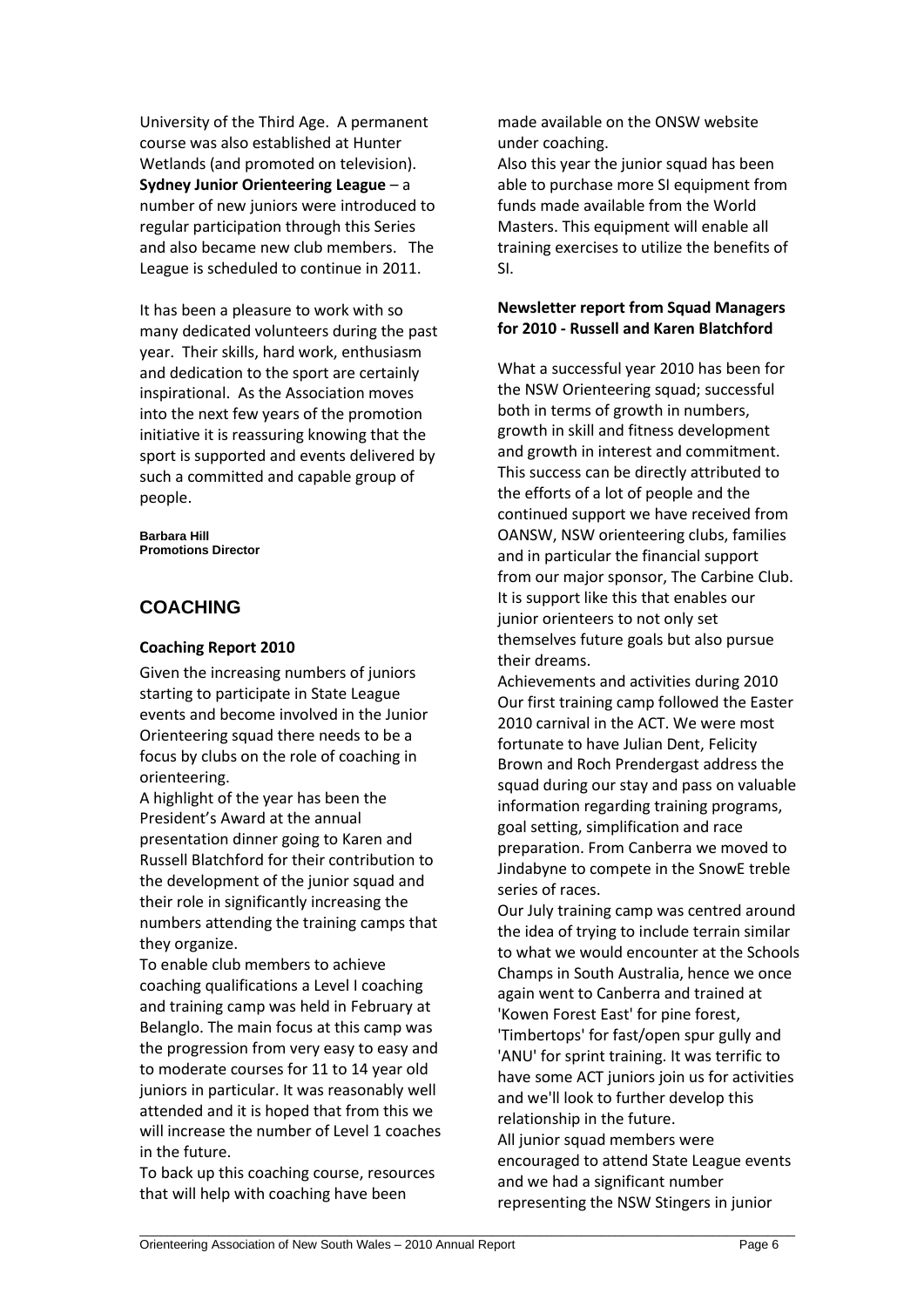NOL events. Nine of our current squad contested the junior men's NOL in 2010, with the team finishing second overall. Six of our squad contested the female junior NOL, finishing 4th overall as a team. A commendable amount of effort was put into fundraising for the team during the year, coordinated by the Bennett's, but supported by all families and competitors at the State League events. Your assistance was greatly appreciated.

The Squad's fantastic year culminated with the Schools Champs in South Australia where we had some terrific results. Probably the most positive thing to come from the Carnival is the realisation of the depth we have developed in the squad. Senior and junior boys and girls were very competitive and squad members have developed such great team spirit that we look forward to further developing their skills and fitness in anticipation of being able to send a full team to the Schools champs in 2011.

The past few years have seen remarkable developments including;

1. Increased size of the squad - over 30 participants at the recent Xmas camp; 2. Training techniques – we have been able to use Sportident at camps and have appreciated the involvement of coaches and elites at various levels.

3. New uniforms for the schools team 4. Development of strong friendships among this fantastic group of athletes. 5. A strong contingent attending National training camps.

As Managers of the Training squad and schools team it has been an absolute pleasure working with such a terrific group of young people and they have certainly done themselves, their families and their sponsors proud. With continued support and assistance the future for NSW Junior orienteering looks extremely positive. If our recent Xmas camp is anything to go by, numbers in NSW Junior orienteering are certainly on the rise.

**Nick Dent Coaching Director**

## **COMMUNICATIONS**

## **Website developments**

2010 again saw some gradual change to the OANSW website, although not to the extent that I had hoped for. Improvements have included:

New Events Calendar using Google calendars as the back end. Thanks to Anthony Darr, the Associations Administration Officer who developed, published and is maintaining this. It is hoped that clubs will take up the concept and also use this calendar.

The online Course Setter of the Year survey underwent some subtle changes, mainly in regard to varying questions according to the event type. Unfortunately, responses from competitors were still generally very low.

Continued improvement to the eNewsletter, which now carries live web links to club web pages for event information. It is hoped to transition to an entirely online format (ie no printed version) over the next year but it is recognised that some members may still want a paper copy.

We are now on Twitter!

OANSW has supposed, and is prepared to assist with the funding of, a major review of web page technology being promoted and supported by OA with the view being to either enhance or completely replace the existing SocialFX backend used by many states and OA. A concept paper was presented to the OA Conference in November and a working party will drive the review. The first stage has been to draft a terms of reference for a consultancy review and this will be advertised soon.

## **Online entry**

OANSW is pushing towards a complete online entry system for all major events in NSW. In 2010 Clubs are being encouraged to use the services of the ACT-based Transition Zone to provide online entry for their State League events. This is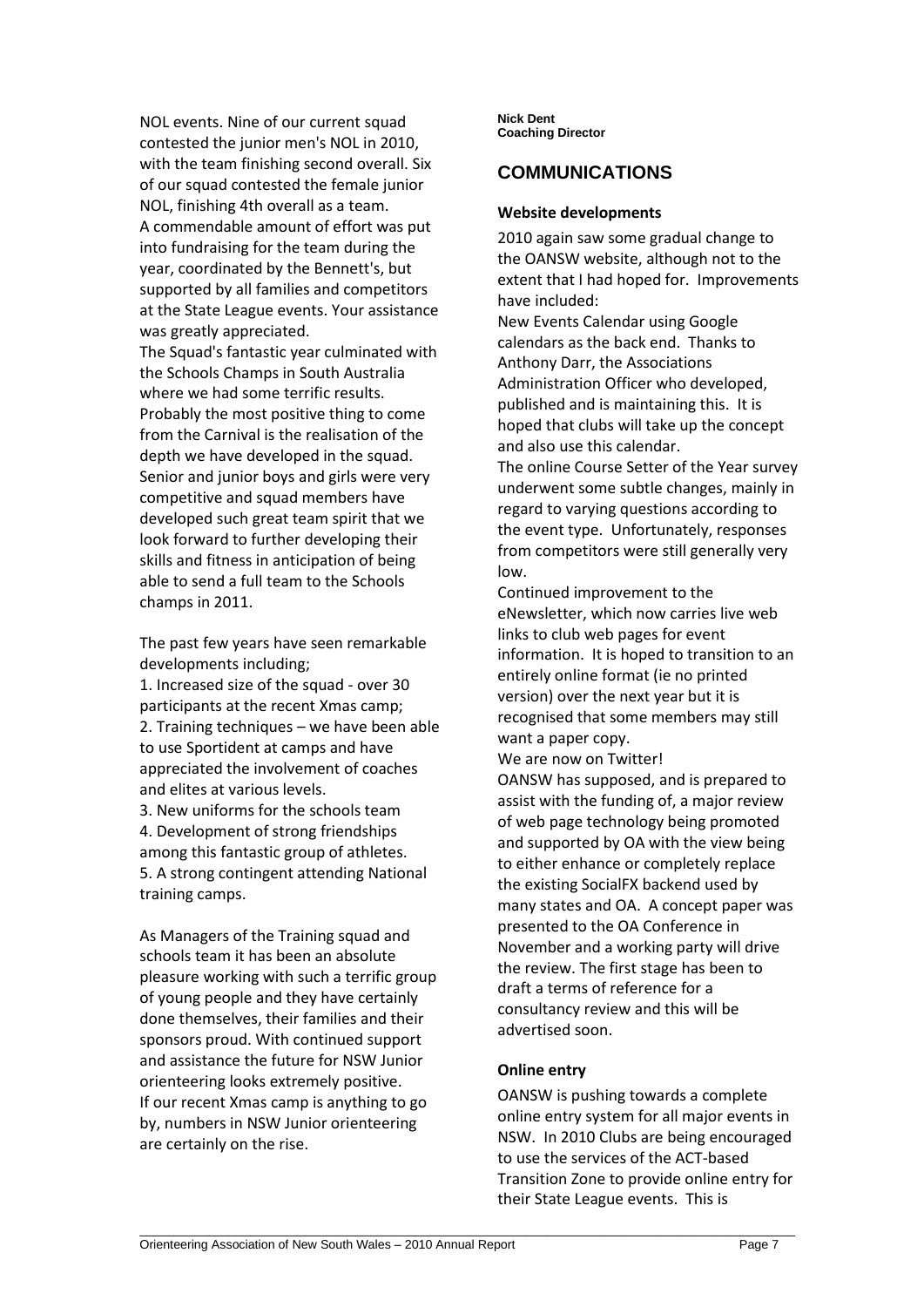somewhat ad hoc and involves clubs acting on an individual basis. The Board, primarily through the Administration Officer, is looking to develop a centralised online entry portal on the web site that all clubs can use.

## **Online membership**

For 2010 and onwards, the Board decided to centralised memberships and Anthony Darr has put together the first version for renewals in January 2010. This will be refined for 2011 to provide a full direct and EFTPOS payment system.

## **Association Manual**

In early 2010, the Board commenced an extensive review of the Association Manual, with each Director reviewing the chapters falling under their respective portfolios. This review should be completed in the next few months with revised and updated documents published on the website soon thereafter.

**\_\_\_\_\_\_\_\_\_\_\_\_\_\_\_\_\_\_\_\_\_\_\_\_\_\_\_\_\_\_\_\_\_\_\_\_\_\_\_\_**

**Alex Davey Communications Director**

## **SPECIAL PROJECTS**

## **MTBO**

A total of 16 MTBO events were held in NSW in 2010. There were 9 events in the 2010 NSW Cranks Bikes MTBO SuperSeries organised by Mountain Devils MTBO Club, including the first round of the National MTBO Series held at Sunny Corner and on a new map at Jenolan East in March, and the NSW State Championships held on a new map at Jumping Rock in September. A 6 hour enduro (Bike Adventure @ Wingello) was held in late October on an extended Wingello map, and six 75 minute score events were held in the Newcastle region by Newcastle Orienteering Club as part of their Bike Orienteering Summer Series.

New maps were prepared by Mountain Devils MTBO Club at Jenolan East (also called "Billenbenbong" by BigFoot), Wingello Quarries (1:7500k sprint map of portion of Wingello SF), Jumping Rock (new map of grazing properties adjoining the eastern side of Penrose SF), and an extension of the Wingello map to include the fire trails into the National Park.

Participation numbers at MTBO events in NSW have fallen away over the past eighteen months. Preliminary investigations suggest that this may be due to lower levels of advertising of MTBO in the adventure racing community, and to the increasingly full mountain biking and adventure racing event calendars. The ONSW marketing initiative will provide support in this area that may arrest this slide.

In 2011, a calendar of 8 events in the 2011 NSW Cranks Bikes MTBO SuperSeries is scheduled, along with a 6 hour enduro (Bike Adventure @ Taree) and six more events in Newcastle Orienteering Club's BOSS program. Plans are in preparation for a new Sydney Winter Series on park areas within the Greater Sydney metropolitan area based on the 75 minute score event format, with two events likely to be held this year.

Challenges with access to mapped areas are developing, with transfer of native forest areas from State Forests to National Parks, and an active program of logging of plantation pine forests on a number of our popular maps (Penrose, Belanglo, Duckmaloi, Sunny Corner, Newnes, Lidsdale).

Participation grant funding has been awarded by the ASC to develop a programme of Du-O events in NSW similar to the series pioneered in Victoria over the past few years. This may be integrated into the Sydney Winter Series, and might be marketed to the triathlon community as well as the adventure racing market.

## **Belanglo House**

Orienteers and others continued to use Belanglo House throughout 2010. A number of maintenance items and opportunities for improving facilities at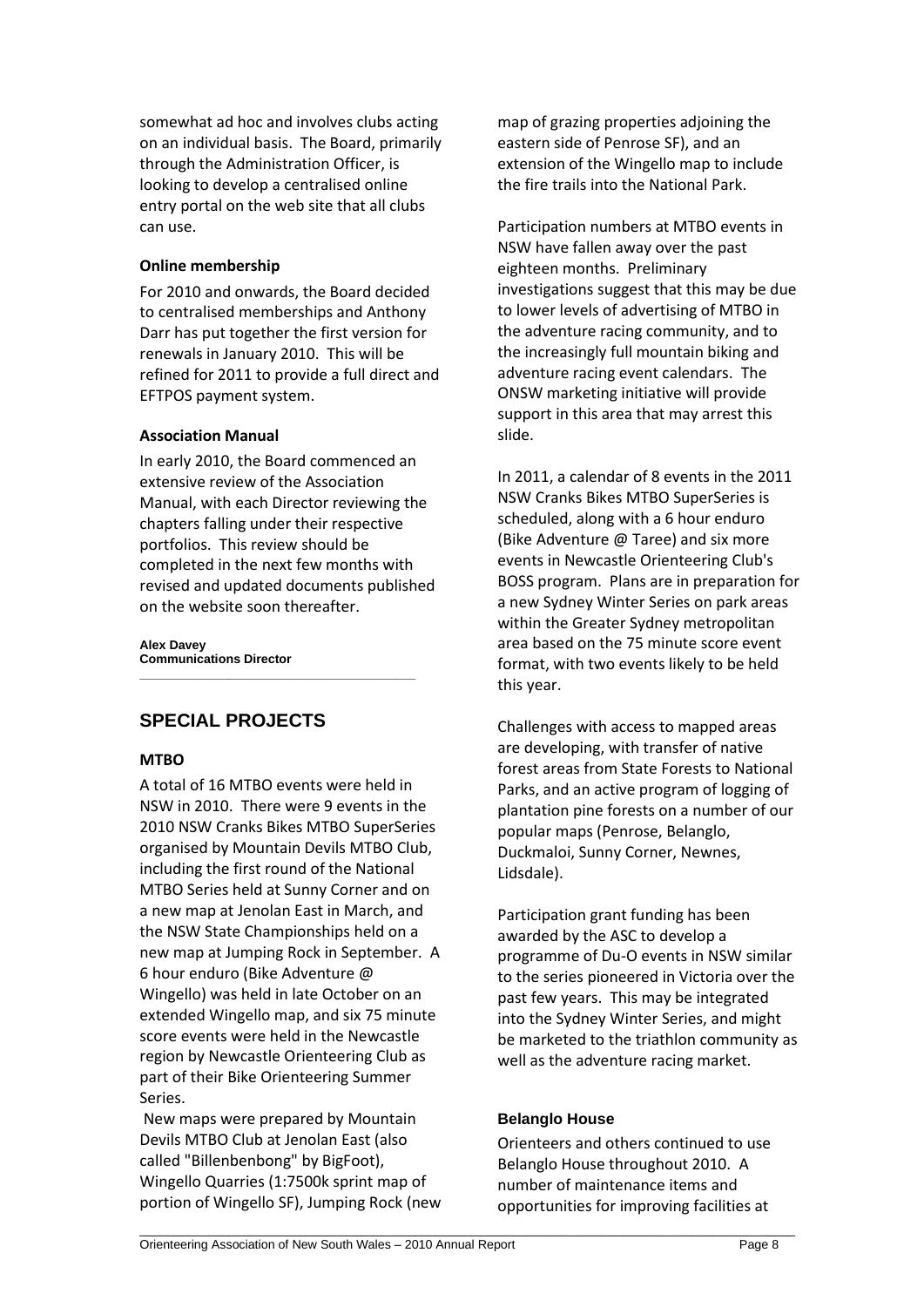Belanglo House were identified, and these will be reviewed during 2011. A maintenance weekend was scheduled for March 2011.

## **Other Projects**

No other projects were undertaken under the auspices of the Special Projects Director in 2010.

**David West Special Projects Director \_\_\_\_\_\_\_\_\_\_\_\_\_\_\_\_\_\_\_\_\_\_\_\_\_\_\_\_\_\_\_\_\_\_\_\_\_\_\_\_**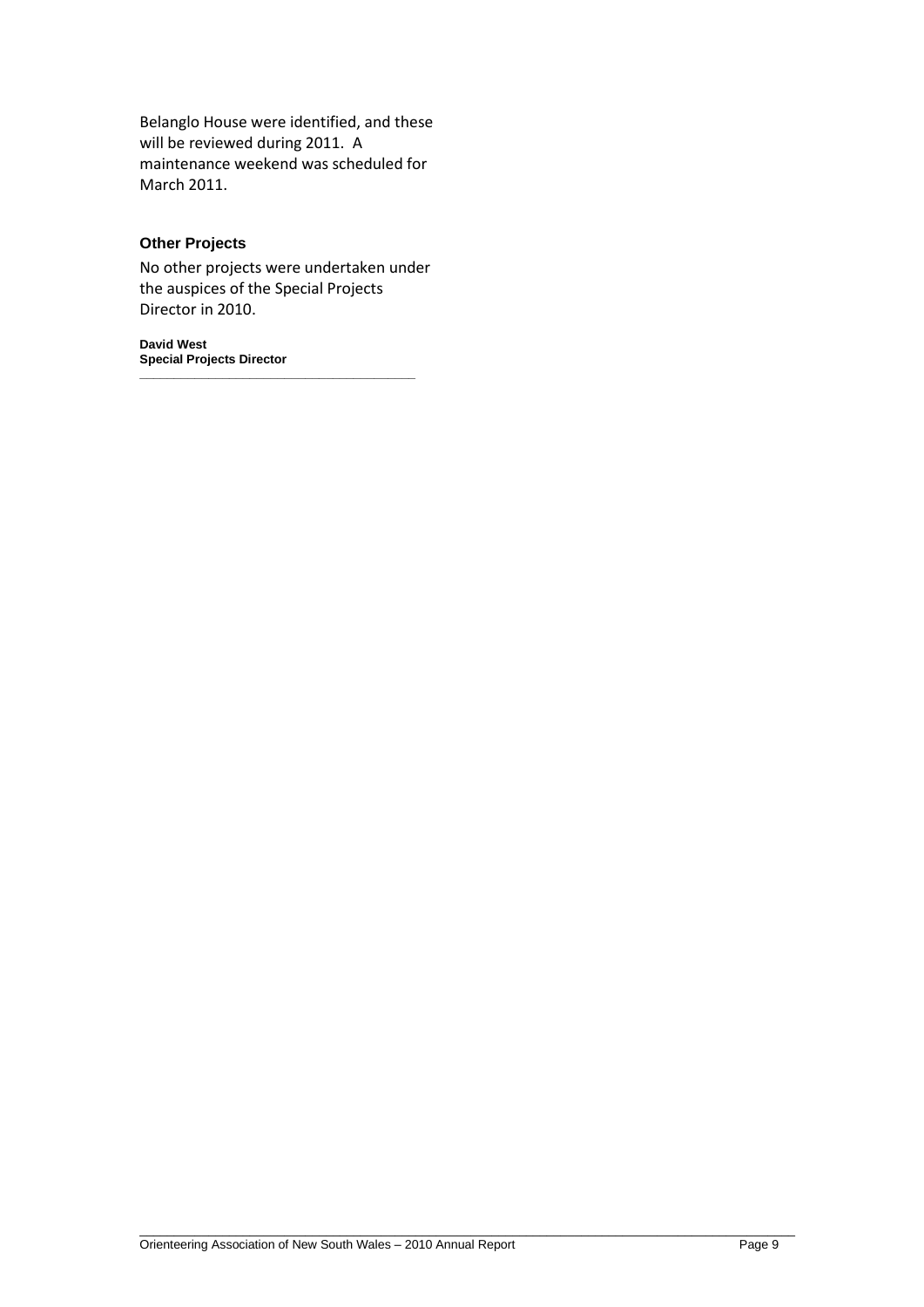## **MEMBERSHIP STATISTICS 2010**

|                          | F      | S      | J                   | A                   | T    |
|--------------------------|--------|--------|---------------------|---------------------|------|
| ΒF                       | 22     | 4      |                     |                     | 26   |
| BN                       | 10     | 19     |                     | $\mathbf{1}$        | 30   |
| CC                       | 8      | 3      |                     | $\mathbf{1}$        | 12   |
| GO                       | 42     | 39     | 5                   |                     | 86   |
| GS                       | 10     | 3      |                     | 11                  | 24   |
| IK                       | 15     | 6      |                     | $\mathbf{1}$        | 22   |
| MD                       | 12     | 17     |                     | 11                  | 40   |
| <b>NC</b>                | 42     | 22     | $\mathbf{1}$        | 36                  | 101  |
| NT                       | 8      | 4      |                     | 7                   | 19   |
| <b>SH</b>                | 11     | 8      |                     |                     | 19   |
| UR                       | 20     | 8      |                     |                     | 28   |
| WH                       | 8      | 20     | 2                   |                     | 30   |
| <b>WP</b>                | 4      | 1      | $\mathbf{1}$        |                     | 6    |
| WR                       | 4      | 4      |                     | $\mathbf{1}$        | 9    |
| <b>Associated Groups</b> |        |        |                     |                     | 4    |
|                          | 215    | 157    |                     |                     |      |
|                          |        |        | 9                   | 69                  | 454  |
|                          |        |        |                     | (366 renewals: 76%) |      |
|                          | Sub Jr | Junior | Senior              | <b>Masters</b>      |      |
| Total                    |        |        |                     |                     |      |
|                          | < 11   | 11-20  | 21-34               | $35+$               |      |
| Male                     | 62     | 91     | 43                  | 346                 | 542  |
| Female                   | 53     | 56     | 36                  | 230                 | 374  |
|                          | 115    | 147    | 79                  | 576                 | 916  |
| <b>Previous Years</b>    |        |        |                     |                     |      |
| 2009                     | 478    |        | (370 renewals: 80%) |                     | 972  |
| 2008                     | 459    |        | (357 renewals: 78%) |                     | 941  |
| 2007                     | 460    |        | (362 renewals: 80%) |                     | 949  |
| 2006                     | 451    |        | (370 renewals: 79%) |                     | 993  |
| 2005                     | 469    |        | (378 renewals)      |                     | 1016 |
|                          |        |        |                     |                     |      |

## **EVENT STATISTICS 2010**

| Major Events |                      |     |            |  |  |
|--------------|----------------------|-----|------------|--|--|
| "A" Events   |                      |     |            |  |  |
|              | <b>NOL Sprint</b>    | 1   | 249        |  |  |
|              | <b>NSW Long</b>      | 1   | 257        |  |  |
|              | <b>NSW Middle</b>    | 1   | 253        |  |  |
|              | <b>NSW Sprint</b>    | 1   | 277        |  |  |
| "B" Events   |                      |     |            |  |  |
|              | <b>SL Events</b>     | 10  | 2248       |  |  |
|              |                      | 14  | 3284 (234) |  |  |
|              | <b>Minor Events</b>  |     |            |  |  |
| "C" Events   |                      |     |            |  |  |
|              | MetrO League         | 4   | 578 (145)  |  |  |
|              | <b>Sydney Series</b> | 3   | 291 (97)   |  |  |
|              | Xmas 5 Days          | 5.  | 1426 (285) |  |  |
|              | Minor Weekend        | 15  | 1062 (71)  |  |  |
| "D" Events   |                      |     |            |  |  |
|              | <b>Sprint Series</b> | 10  | 650 (65)   |  |  |
|              | <b>Summer Series</b> | 26. | 5369 (207) |  |  |
|              | Other Street         | 7   | 380 (54)   |  |  |
|              |                      | 70  | 9756 (139) |  |  |

| <b>Grand Total</b>    |                        |                | 84                    | 13040 (186) |
|-----------------------|------------------------|----------------|-----------------------|-------------|
| <b>Previous Years</b> |                        |                |                       |             |
| 2004                  | 77                     |                | 13724 (178) AC X      |             |
| 2005                  | 74                     | 10197 (138)    |                       |             |
| 2006                  | 80                     | 10380 (130)    |                       |             |
| 2007                  | 89                     |                | 16122 (181) X AC WJ X |             |
| 2008                  | 81                     | 12567 (155) A3 |                       |             |
| 2009                  | 83                     |                | 17023 (157) WM X      |             |
|                       | AC AUS Champs          |                |                       |             |
|                       | A3 AUS 3 Days          |                |                       |             |
|                       | X Xmas 5 Days          |                |                       |             |
|                       |                        |                |                       |             |
|                       | Club (Regional) Events |                | 119                   | 4788 (40)   |
|                       |                        |                |                       |             |
| <b>MTBO Events</b>    |                        |                |                       |             |
|                       | NSW Long               |                | 1                     | 73          |
|                       | NSW Short              |                | 1                     | 42          |
|                       | Other                  |                | 8                     | 488         |
|                       |                        |                | 10                    |             |
|                       |                        |                |                       | 603 (60)    |

\_\_\_\_\_\_\_\_\_\_\_\_\_\_\_\_\_\_\_\_\_\_\_\_\_\_\_\_\_\_\_\_\_\_\_\_\_\_\_\_\_\_

### **MAJOR EVENT RESULTS**

|                                                  | <b>STATE LONG CHAMPIONS 2010</b> |                 |  |
|--------------------------------------------------|----------------------------------|-----------------|--|
| The NSW Long Championships were held near Cullen |                                  |                 |  |
| Bullen ("Baal Bone Junction") on 12 September.   |                                  |                 |  |
|                                                  | Organiser Larry Weiss            |                 |  |
|                                                  | For Garingal Orienteers          |                 |  |
|                                                  | <b>Planner</b> Peter Annetts     |                 |  |
|                                                  | Controller Paul Prudhoe CC       |                 |  |
|                                                  |                                  |                 |  |
| W-10                                             | Rachel Osborne                   | ΒF              |  |
| $W-12$                                           | Rebecca George                   | ВF              |  |
| W-16                                             | Michele Dawson                   | GO              |  |
| $W-18$                                           | Sally-Anne Henderson NC          |                 |  |
| W21                                              | Jo Allison                       | ACT             |  |
|                                                  | <b>Cath Chalmers</b>             | BF resident (2) |  |
| W35                                              | Anna Hyslop                      | ACT             |  |
|                                                  | No resident                      |                 |  |
| W40                                              | Barbara Hill                     | GO              |  |
| W45                                              | Kerrie Mitchell                  | <b>WP</b>       |  |
| W50                                              | Liz Abbott                       | ACT             |  |
|                                                  | Hillary Wood                     | WH resident (4) |  |
| W55                                              | Valerie Barker                   | <b>ACT</b>      |  |
|                                                  | Debbie Byers                     | BF resident (3) |  |
| W60                                              | Val Hodsdon                      | SН              |  |
| W65                                              | Jenny Hawkins                    | NΤ              |  |
| W70                                              | Christa Schafer                  | GO              |  |
| $M-10$                                           | Alastair George                  | ΒF              |  |
| M-12                                             | Jesse Piiroinen                  | <b>ACT</b>      |  |
|                                                  | Duncan Currie                    | GO resident (2) |  |
| $M-14$                                           | Aidan Dawson                     | GO              |  |
| $M-16$                                           | Lewis Berkholz                   | ΝC              |  |
| $M-18$                                           | Alex Massey                      | <b>NC</b>       |  |
| $M-20$                                           | Josh Blatchford                  | <b>NC</b>       |  |
| M21                                              | Julian Dent                      | CC              |  |
| M35                                              | <b>Miles EllisBF</b>             |                 |  |
| M40                                              | <b>Jock Davis</b>                | ΒF              |  |
| M45                                              | Andy Simpson                     | ВF              |  |
| M50                                              | Mark Darvodelsky                 | UR              |  |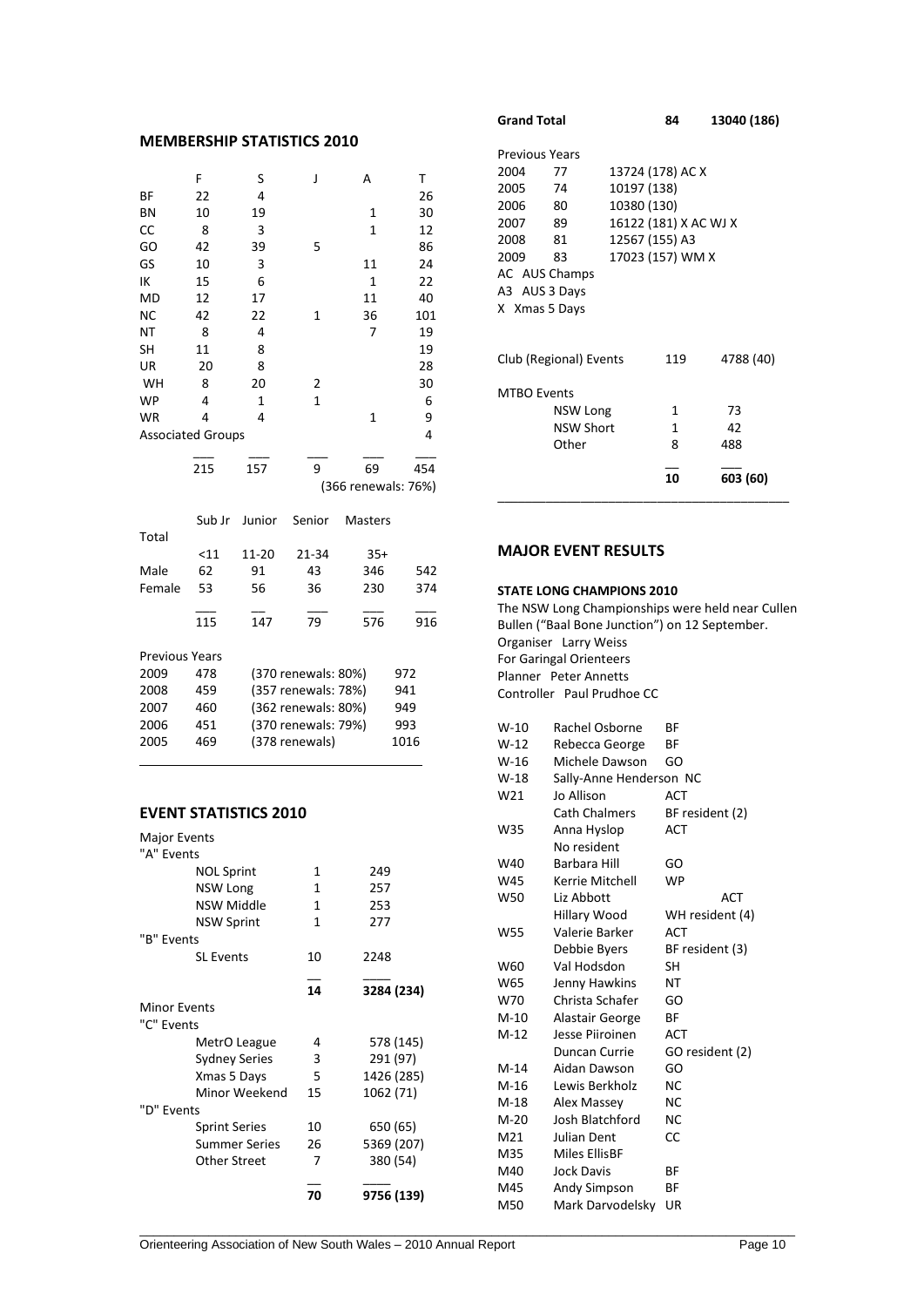| John Scown    | ACT             |
|---------------|-----------------|
| James Lithgow | GO resident (2) |
| Ross Barr     | GO              |
| Ron Junghans  | GO              |
| John Hodsdon  | SН              |
| Barry Hanlon  | WH              |
|               |                 |

Bennelong Trophy (ACTvNSW) NSW 59.5 d ACT 40.5 On results of NSW and ACT Championships

#### **STATE MIDDLE CHAMPIONS 2010**

The NSW Middle Championships were held near Wallerawang ("Mount Piper Hills") on 11 September. Organiser Matt Hackett For Western and Hills Orienteers Planner Ted Mulherin Controller Chris Crane

**\_\_\_\_\_\_\_\_\_\_\_\_\_\_\_\_\_\_\_\_\_\_\_\_\_\_\_\_\_\_\_\_\_\_\_\_\_\_\_\_\_\_**

#### **STATE SPRINT CHAMPIONS 2010**

The NSW Sprint Championships were held at Dubbo ("Sheraton Road") on 12 June. Organiser Darren Francis

For Goldseekers Orienteers and Western Plains **Orienteers** Planner Karen Hagan Controller Basil Baldwin W-10 Sophie Jones UR W-12 Georgia Jones UR W-14 Emily Hyland WP W-16 Michele Dawson GO W-18 Sally-Anne Henderson NC W-20 Heather Muir QLD Tamara Orr CC W21 Shannon Jones ACT Tracy Marsh BF resident (4) W35 Anna Hyslop ACT No resident W40 Barbara Hill GO W45 Karen Blatchford NC W50 Liz Abbott ACT Debbie Davey WR resident (2) W55 Carolyn Rigby NC W60 Carol Jacobson GO W65 Robin Spriggs QLD Angela Murray UR resident (3) W70 Janet Morris WH M-10 Noah Poland ACT Cohen Wisniewski BF resident (2) M-12 Alex Kennedy GO M-14 Daniel Hill GO M-16 Matthew Hill GO M-18 Kasimir Gregory NT M-20 Ian Lawford ACT Joshua Blatchford NC resident (2) M21 Eric Morris BN M35 Goeff Lawford ACT No resident M40 Mark Freeman BF M45 Andy Simpson BF M50 Grant McDonald ACT Russell Blatchford NC resident (3) M55 Richard Robinson QLD Nick Dent CC resident (2) M60 Robert Allison ACT Jim Lee NC resident (2) M65 Dave Lotty UR M70 Robin Simson QLD John Hodsdon SH resident (2) M75 Barry Hanlon WH

#### **STATE NIGHT CHAMPIONS 2010**

The NSW Night Championships were held at Doonside ("UWS Penrith") on 24 April Organiser Jim Forbes For Garingal Orienteers Planner Graham Dawson Controller Carol Jacobson

\_\_\_\_\_\_\_\_\_\_\_\_\_\_\_\_\_\_\_\_\_\_\_\_\_\_\_\_\_\_\_\_\_\_\_\_\_\_\_\_\_\_

| $W-16$ | Nicola Blatchford     | ΝC |
|--------|-----------------------|----|
| $W-18$ | <b>Eleanor Ross</b>   | NC |
| W21    | Jenny Enderby         | NC |
| W45    | <b>Carol Matthews</b> | NC |
| W50    | Julia Prudhoe         | CC |
| W60    | Val Hodsdon           | SH |
| W65    | Angela Murray         | UR |
| W70    | Janet Morris          | WH |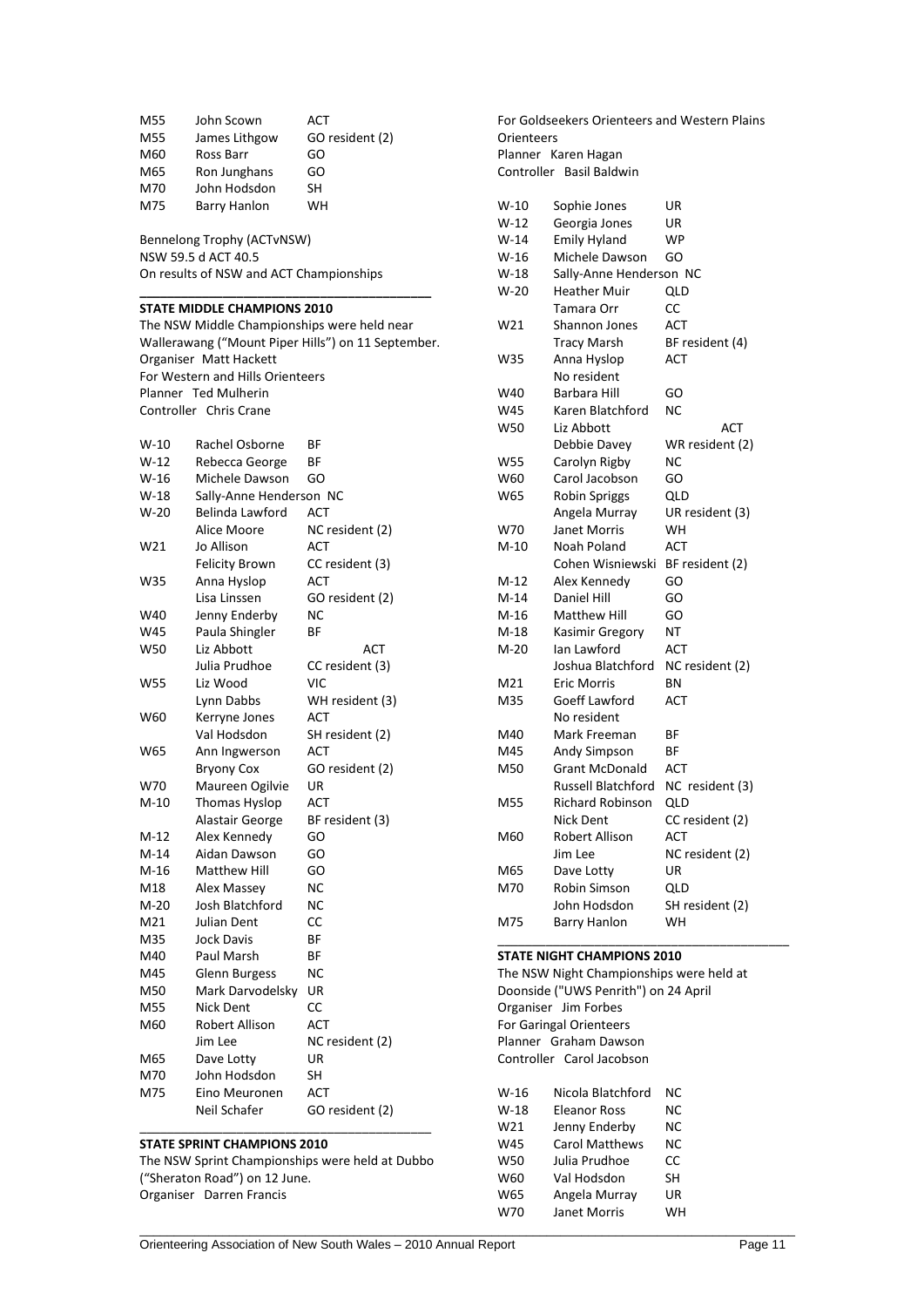| $M-10$ | Jared McKenna        | UR              |
|--------|----------------------|-----------------|
| M-14   | Aidan Dawson         | GO              |
| M-18   | Alex Massey          | NС              |
| M40    | Peter Annetts        | GO              |
| M45    | Andy Simpson         | ВF              |
| M50    | Grant McDonald       | <b>ACT</b>      |
|        |                      |                 |
|        | <b>Geoff Todkill</b> | NC resident (2) |
| M55    | Gordon Wilson        |                 |
| M60    | Steve Flick          | ΒN              |
| M65    | Dave Lotty           | UR              |
| M70    | John Hodsdon         | SН              |

#### **STATE RELAY CHAMPIONS 2010**

The NSW Relay Championships were not conducted in 2010 \_\_\_\_\_\_\_\_\_\_\_\_\_\_\_\_\_\_\_\_\_\_\_\_\_\_\_\_\_\_\_\_\_\_\_\_\_\_\_\_\_\_

\_\_\_\_\_\_\_\_\_\_\_\_\_\_\_\_\_\_\_\_\_\_\_\_\_\_\_\_\_\_\_\_\_\_\_\_\_\_\_\_\_\_

#### **STATE MTBO CHAMPIONS 2010**

The NSW MTBO Long Championships were held near Penrose ("Jumping Rock") on 19 September. Organiser/Planner David West for Mountain Devils MTBO Club

\_\_\_\_\_\_\_\_\_\_\_\_\_\_\_\_\_\_\_\_\_\_\_\_\_\_\_\_\_\_\_\_\_\_\_\_\_\_\_\_\_\_

| W-12            | Sarah McCauley   |                                 | MD  |
|-----------------|------------------|---------------------------------|-----|
| W <sub>21</sub> | Mary Fien        |                                 | ВF  |
| W40             | Carolyn Matthews |                                 | NC  |
| W50             | Nora Skilton     |                                 | MD  |
| W60             | Kate Chown       |                                 | MD  |
| M-14            | Ryan McCauley    |                                 | MD  |
| M-16            | Timothy Jackson  |                                 | VIC |
|                 | No resident      |                                 |     |
| M-20            | Matthew Davis    |                                 | SH  |
| M21             |                  | Damian Welbourne NC             |     |
| M40             | Huw Kingston     |                                 | MD  |
| M50             | Peter Cusworth   |                                 | VIC |
|                 |                  | Robert Prentice SH resident (2) |     |
| M60             | Peter Hill       |                                 | VIC |
| Chris Bayliss   |                  | MD resident (2)                 |     |
|                 |                  |                                 |     |

#### **STATE TEAMS 2010**

| Australian Schools Championships |                                     |           |  |
|----------------------------------|-------------------------------------|-----------|--|
| $W16+$                           | Bridget Bennett                     | GS        |  |
|                                  | Michele Dawson                      | GO        |  |
|                                  | Sally-Anne Henderson NC             |           |  |
| Alinta Merrotsy                  | NΤ                                  |           |  |
| M16+                             | <b>Robert Bennett</b>               | GS        |  |
|                                  | Kasimir Gregory                     | NΤ        |  |
|                                  | Matthew Hill                        | GO        |  |
|                                  | Huon Wilson                         | GO        |  |
| $W-15$                           | Nicola Blatchford                   | NC.       |  |
|                                  | Rhiana Roberts                      | NC        |  |
| M-15                             | <b>Scott Charlton</b>               | NC.       |  |
|                                  | Aidan Dawson                        | GO        |  |
|                                  | Daniel Hill                         | GO        |  |
|                                  | <b>Toby Wilson</b>                  | GO        |  |
|                                  | <b>Australian Championships????</b> |           |  |
| W21                              | <b>Tracy Marsh</b>                  | ВF        |  |
|                                  | Felicity Brown                      | CC        |  |
|                                  | <b>Briohny Davey</b>                | WR        |  |
| M21                              | Steve Todkill                       | <b>NC</b> |  |
|                                  | Rob Preston                         | NC        |  |
|                                  | Matt Parton                         | GS        |  |

David Meyer SH

| <b>ORIENTEERS OF THE YEAR 2010</b> |                           |    |  |  |
|------------------------------------|---------------------------|----|--|--|
| <b>W-10A</b>                       | Joanna Hill               | GO |  |  |
| W-12A                              | Georgia Jones             | UR |  |  |
| W-14A                              | Rebecca George            | ΒF |  |  |
| W-16A                              | Michele Dawson            | GO |  |  |
| W-18A                              | Sally-Anne Henderson NC   |    |  |  |
| <b>W-20A</b>                       | Tamara Orr                | NC |  |  |
| <b>W21A</b>                        | <b>Tracy Marsh</b>        | ΒF |  |  |
| W21AS                              | <b>Margaret Jones</b>     | UR |  |  |
| WopenB                             | Tania Kennedy             | GO |  |  |
| <b>W35A</b>                        | Lisa Linssen              | GO |  |  |
| W35AS                              | Maria Orr                 | NC |  |  |
| W40A                               | Barbara Hill              | GO |  |  |
| <b>W45A</b>                        | Karen Blatchford          | ΝC |  |  |
| W45AS                              | Karen Hagan               | WP |  |  |
| <b>W50A</b>                        | Lynn Dabbs                | WH |  |  |
| <b>W55A</b>                        | Carolyn Rigby             | NC |  |  |
| <b>W60A</b>                        | Val Hodsdon               | SН |  |  |
| W65A                               | Angela Murray             | UR |  |  |
| W70A                               | Maureen Ogilvie           | UR |  |  |
| M-10A                              | Alastair George           | ΒF |  |  |
| M-12A                              | Alex Kennedy              | GO |  |  |
| M-14A                              | Aidan Dawson              | GO |  |  |
| M-16A                              | <b>Matthew Hill</b>       | GO |  |  |
| M-18A                              | Alex Massey               | ΝC |  |  |
| M-20A                              | Joshua Blatchford         | ΝC |  |  |
| M21A                               | <b>Eric Morris</b>        | ΒN |  |  |
| M21AS                              | Daniel Orr                | ΝC |  |  |
| MopenB                             | Mike Hanratty             | GO |  |  |
| M35A                               | <b>Jock Davis</b>         | BF |  |  |
| M35AS                              | <b>Shane Jenkins</b>      | ΝC |  |  |
| M40A                               | Paul Marsh                | ΒF |  |  |
| M45A                               | Andy Simpson              | ΒF |  |  |
| M45AS                              | <b>Andrew Power</b>       | ΝC |  |  |
| M50A                               | <b>Russell Blatchford</b> | NC |  |  |
| <b>M55A</b>                        | <b>Nick Dent</b>          | CC |  |  |
| M55AS                              | <b>Kevin Parton</b>       | GS |  |  |
| M60A                               | Jim Lee                   | ΝC |  |  |
| M65A                               | Dave Lotty                | UR |  |  |
| M70A                               | John Hodsdon              | SН |  |  |
| <b>M75A</b>                        | Barry Hanlon              | WH |  |  |
| M/WopenC Samantha Wallace WP       |                           |    |  |  |

#### **NSW INTERCLUB 2010** 1 Newcastle 1451<br>2 Garingal 1176 2 Garingal 1176<br>3 Uringa 391 3 Uringa 391<br>4 Big Foot 352 Big Foot

| -  | <b>DIE I UUL</b>           | ےرت |
|----|----------------------------|-----|
| 5  | <b>Bennelong Northside</b> | 320 |
| 6  | Goldseekers                | 243 |
| 7  | <b>Central Coast</b>       | 232 |
| 8  | <b>Western and Hills</b>   | 229 |
| 9  | Western Plains             | 171 |
| 10 | Southern Highlands         | 161 |
| 11 | Northern Tablelands        | 160 |
| 12 | Waggaroos                  | 65  |
| 13 | Illawarra Kareelah         | 58  |

\_\_\_\_\_\_\_\_\_\_\_\_\_\_\_\_\_\_\_\_\_\_\_\_\_\_\_\_\_\_\_\_\_\_\_\_\_\_\_\_\_\_

#### **NSW MTBO SUPER SERIES 2010**

 $\_$  , and the contribution of the contribution of  $\mathcal{L}_1$  , and the contribution of  $\mathcal{L}_2$  , and the contribution of  $\mathcal{L}_1$ 

| Course $1 -$ Men | Malcolm Roberts       | NC. |
|------------------|-----------------------|-----|
| Course 1 – Women | not awarded           |     |
| Course 2 – Men   | <b>Brett Vallance</b> | MD  |
| Course 2 – Women | Mary Fien             | RF. |

\_\_\_\_\_\_\_\_\_\_\_\_\_\_\_\_\_\_\_\_\_\_\_\_\_\_\_\_\_\_\_\_\_\_\_\_\_\_\_\_\_\_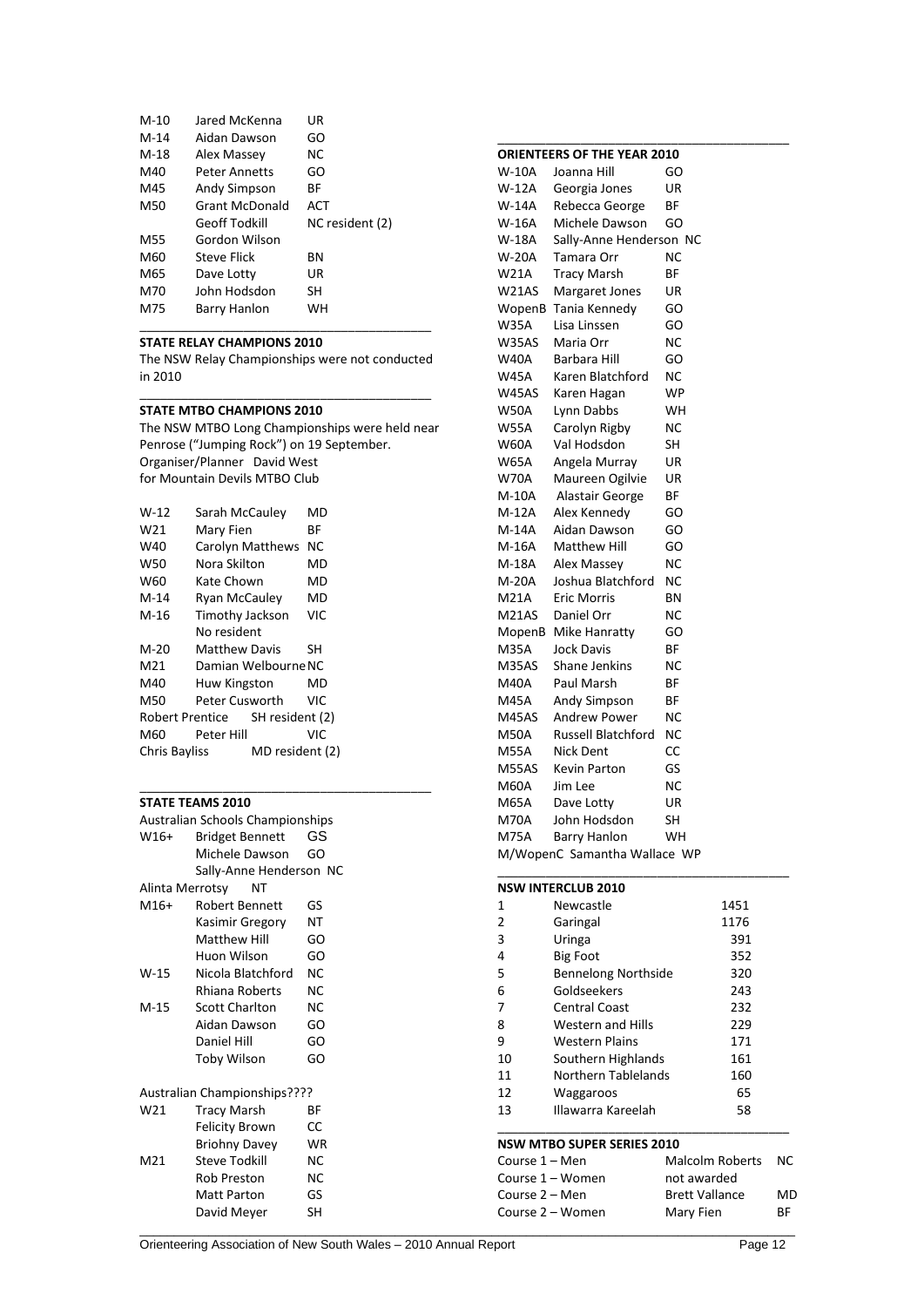| Course 3 – Men              | Andrew Power        | NC. |
|-----------------------------|---------------------|-----|
| Course 3 – Women            | Carolyn Matthews NC |     |
| Course 4 – Men Robert Lewin | NC.                 |     |
| Course 4 – Women            | Nora Skilton        | MD  |
| Course 5 – Men Jim Anderson | GO                  |     |
| Course 5 - Women            | Kate Chown          | MD  |

#### **AUSTRALIAN LONG CHAMPIONSHIPS 2010**

The Australian Long Championships were held near Tanunda SA ("Tanunda Creek") on 2 October.

**\_\_\_\_\_\_\_\_\_\_\_\_\_\_\_\_\_\_\_\_\_\_\_\_\_\_\_\_\_\_\_\_\_\_\_\_\_\_\_\_\_\_**

| First          |                                       |           |
|----------------|---------------------------------------|-----------|
| W10            | Olivia Stansfield                     | GS        |
| M20            | Josh Blatchford                       | ΝC        |
| M21            | Julian Dent                           | СC        |
| M65            | Dave Lotty                            | UR        |
| M70            | John Hodsdon                          | SΗ        |
| M75            | <b>Barry Hanlon</b>                   | <b>WH</b> |
| Second         |                                       |           |
| W12            | <b>Melissa Annetts</b>                | GO        |
| W40            | Barbara Hill                          | GO        |
| W45            | Karen Blatchford                      | NC        |
| W70            | Christa Schafer                       | GO        |
| W75            | Maureen Ogilvie                       | UR        |
| M14            | <b>Daniel Hill</b>                    | GO        |
| M35            | Paul Marsh                            | ΒF        |
| M80            | Neil Schafer                          | GO        |
| Third          |                                       |           |
| W12            | Georgia Jones                         | UR        |
| W40            | Carolyn Stansfield                    | GS        |
| W60            | Val Hodsdon                           | <b>SH</b> |
| W65            | Jean Baldwin                          | GS        |
| W70            | Janet Morris                          | WH        |
| M14            | Aidan Dawson                          | GO        |
| M16            | <b>Matthew Hill</b>                   | GO        |
| M50            | Eoin Rothery                          | ВF        |
| M65            | Ron Junghans                          | GO        |
| M70            | <b>Basil Baldwin</b>                  | GS        |
|                | <b>OA Shield (overall Points)</b>     |           |
| 1              | <b>NSW</b>                            |           |
| $\overline{2}$ |                                       |           |
|                | <u>Ambassadors Trophy (W21 Teams)</u> |           |
| 4              | <b>NSW</b>                            |           |

#### **AUSTRALIAN MIDDLE CHAMPIONSHIPS 2010**

**\_\_\_\_\_\_\_\_\_\_\_\_\_\_\_\_\_\_\_\_\_\_\_\_\_\_\_\_\_\_\_\_\_\_\_\_\_\_\_\_\_\_**

The Australian Middle Championships were held near Tanunda SA ("Lady Alice Goldfield") on 25 September.

#### **First**

| W60    | Val Hodsdon     | SH |
|--------|-----------------|----|
| W65    | Jenny Hawkins   | NΤ |
| W75    | Maureen Ogilvie | UR |
| M21    | Julian Dent     | CC |
| M70    | John Hodsdon    | SН |
| M75    | Barry Hanlon    | wн |
| Second |                 |    |
| $W-10$ | Joanna Hill     | GO |
| W40    | Barbara Hill    | GO |

Silva Trophy (M21 Teams)

? NSW

| W70   | Janet Morris    | WН |
|-------|-----------------|----|
| M80   | Neil Schafer    | GO |
| Third |                 |    |
| W12   | Georgia Jones   | UR |
| W55   | Lynn Dabbs      | WН |
| W70   | Christa Schafer | GO |
| M40   | lan Jones       | UR |

#### **AUSTRALIAN SPRINT CHAMPIONSHIPS 2010**

The Australian Sprint Championships were held at Gawler SA ("Trinity College") on 1 October.

\_\_\_\_\_\_\_\_\_\_\_\_\_\_\_\_\_\_\_\_\_\_\_\_\_\_\_\_\_\_\_\_\_\_\_\_\_\_\_\_\_\_

| First  |                        |     |
|--------|------------------------|-----|
| W40    | <b>Barbara Hill</b>    | GO  |
| W70    | Janet Morris           | WН  |
| M21    | Julian Dent            | CC  |
| M65    | Dave Lotty             | UR  |
| M75    | Barry Hanlon           | WH  |
| M80    | Neil Schafer           | GO  |
| Second |                        |     |
| W12    | Georgia Jones          | UR  |
| W75    | Maureen Ogilvie        | UR  |
| M14    | Aidan Dawson           | GO  |
| Third  |                        |     |
| W12    | <b>Melissa Annetts</b> | GO  |
| W40    | <b>Margaret Jones</b>  | UR  |
| W45    | Karen Blatchford       | NC. |
| W65    | Jean Baldwin           | GS  |
| W70    | Christa Schafer        | GO  |
| M40    | <b>Peter Annetts</b>   | GO  |
| M50    | Eoin Rothery           | ВF  |
| M65    | Ron Junghans           | GO  |
| M70    | Lloyd Gledhill         | GO  |
|        |                        |     |

#### **AUSTRALIAN RELAY CHAMPIONSHIPS 2010**

The Australian Relay Championships were held near Swan Reach SA ("Rock Oyster") on 3 October.

#### First

W16 Nicola Blatchford NC, Alinta Merrotsy NT, Michele Dawson GO W55 Judith Hay BN, Lynn Dabbs WH, Val Hodsdon SH W65 Jenny Hawkins NT, Janet Morris WH, Maureen Ogilvie UR

#### Second

 $\_$  , and the contribution of the contribution of  $\mathcal{L}_1$  , and the contribution of  $\mathcal{L}_2$  , and the contribution of  $\mathcal{L}_1$ 

GO

M/W12 Joanna Hill GO, Melissa Annetts GO, Georgia Jones UR M16 Angus Roberts NC, Callum Roberts NC, Matthew Hill GO M20 Alex Massie NC, Kasimir Gregory NT, Joshua Blatchford NC M21 Ian Meyer SH, Rob Preston NC, Julian Dent **CC** M65 Dave Lotty UR, Ron Junghans GO, Dick Ogilvie UR Third M16 Daniel Hill GO, Scott Charlton NC, Aidan Dawson GO<br>M35 Pa Paul Marsh BF, Ian Jones UR, Peter Annetts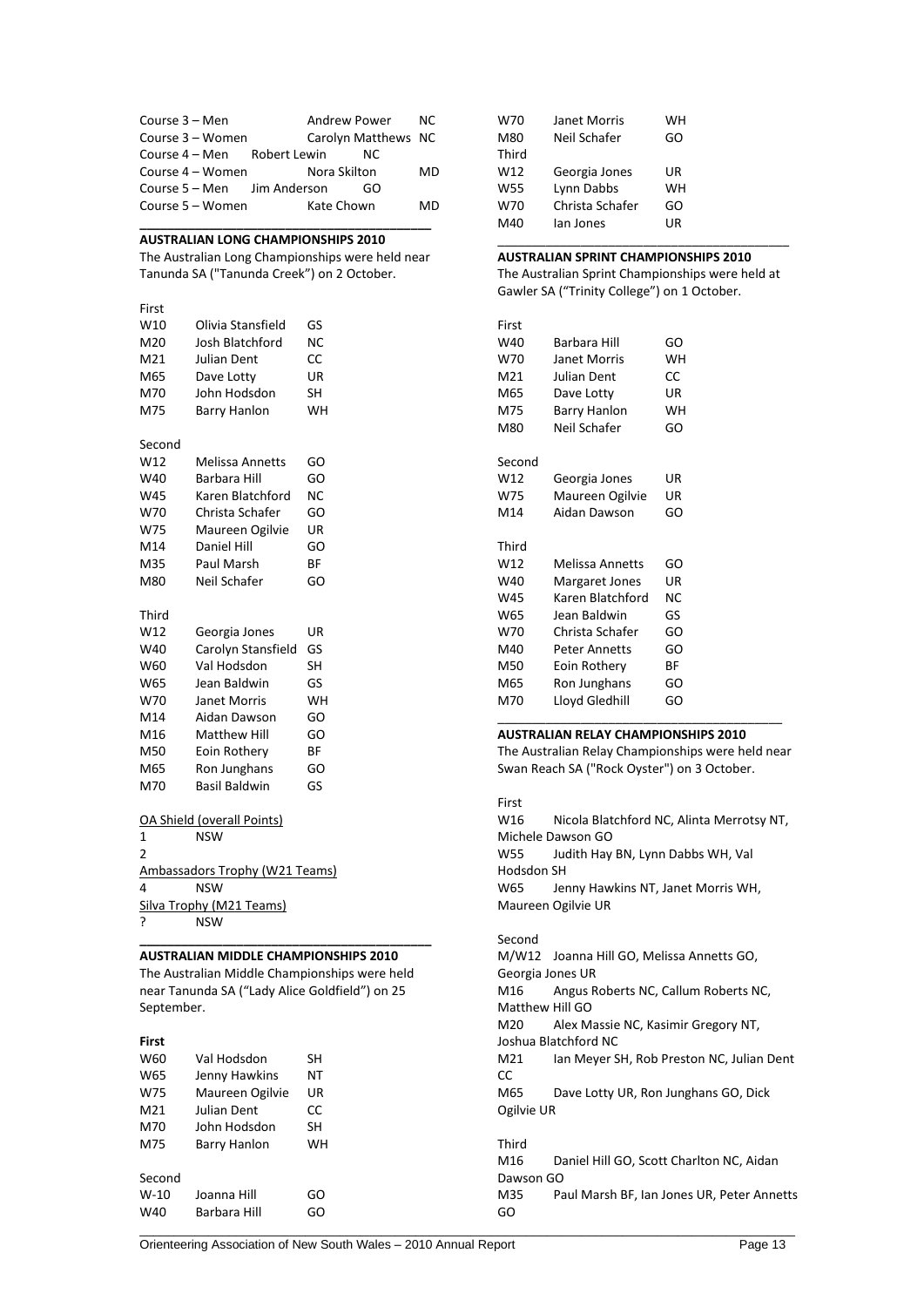M55 Gordon Wilson BN, Nick Dent CC, James Lithgow GO

| Xanthorrhoea Trophy (Interstate Point score) |  |  |
|----------------------------------------------|--|--|
|                                              |  |  |

1 NSW 21pts

#### **AUSTRALIAN MTBO CHAMPIONSHIPS 2010**

The Australian MTBO Championships were held near Daylesford VIC on 23 and 24 October.

**\_\_\_\_\_\_\_\_\_\_\_\_\_\_\_\_\_\_\_\_\_\_\_\_\_\_\_\_\_\_\_\_\_\_\_\_\_\_\_\_\_\_**

|                        | Middle Distance |                        |    |  |
|------------------------|-----------------|------------------------|----|--|
| First                  | W21             | Mary Fien              | ВF |  |
| Third                  | M50             | <b>Robert Prentice</b> | SН |  |
| <b>Sprint Distance</b> |                 |                        |    |  |
| First                  | M50             | <b>Robert Prentice</b> | SН |  |
| Long Distance          |                 |                        |    |  |
| First                  | W21             | Mary Fien              | ВF |  |

#### **AUSTRALIAN NATIONAL LEAGUES 2010 Foot O**

The Australian National League was contested over 17 events in VIC, ACT, NSW and SA. The NSW Stingers represented NSW.

\_\_\_\_\_\_\_\_\_\_\_\_\_\_\_\_\_\_\_\_\_\_\_\_\_\_\_\_\_\_\_\_\_\_\_\_\_\_\_\_\_\_

| Individual |
|------------|
| $\sim$     |

| W21    |                      |           |        |
|--------|----------------------|-----------|--------|
| 1      | Shannon Jones        | ACT       | 282pts |
| 5      | <b>Tracy Marsh</b>   | ВF        | 232    |
| M21    |                      |           |        |
| 1      | Julian Dent          | CC        | 303pts |
| 4      | Rob Preston          | NC        | 215    |
| 5      | lan Meyer            | SН        | 208    |
| M17-20 |                      |           |        |
| 1      | Ian Lawford          | ACT       | 280pts |
| 4      | Josh Blatchford      | NC.       | 224    |
| 8      | Alex Massey          | <b>NC</b> | 161    |
| 9      | Kasimir Gregory      | NΤ        | 153    |
| W17-20 |                      |           |        |
| 1      | Belinda Lawford      | ACT       | 280pts |
| 5      | <b>Emily Prudhoe</b> | CC        | 198    |
| ٩      | Michele Dawson       | GO        | 168    |

#### Teams

| W <sub>21</sub> |            |        |
|-----------------|------------|--------|
| 1               | VIC        | 138pts |
| 5               | NSW        | 73     |
| M21             |            |        |
| 1               | NSW        | 150pts |
| $\mathfrak z$   | <b>ACT</b> | 127    |
| W17-20          |            |        |
| 1               | QLD        | 90pts  |
| 4               | NSW        | 54     |
| $M-20$          |            |        |
| 1               | <b>ACT</b> | 88pts  |
| 3               | NSW        | 76     |

#### **MTB O**

The Australian National MTBO Series was contested over three rounds and seven events in NSW, Vic and Qld.

| Individual |                 |    |
|------------|-----------------|----|
| W21        |                 |    |
| 1          | Mary Fien       | ВF |
| 6          | Melanie Simpson | MD |

| M21    |                |                    |            |        |
|--------|----------------|--------------------|------------|--------|
| 1      | Alex Randall   |                    | <b>VIC</b> | 114pts |
| 3      |                | <b>Rob Preston</b> |            | 63pts  |
| $W-20$ |                |                    |            |        |
| 1      | Jasmine Sunley |                    | VIC        | 90pts  |
| $M-20$ |                |                    |            |        |
| 1      |                | Chris Firman       |            | 103pts |
|        |                |                    |            |        |
| Teams  |                |                    |            |        |
| W21    |                |                    |            |        |
| 1      | <b>NSW</b>     |                    |            |        |
| eq     | VIC            | 55pts              |            |        |
| M21    |                |                    |            |        |
| 1      | QLD            |                    |            |        |
| eq     | <b>VIC</b>     | 45pts              |            |        |
| 3      | NSW            | 19                 |            |        |
| W-20   |                |                    |            |        |
| 1      | VIC            | 27pts              |            |        |
| $M-20$ |                |                    |            |        |
| 1      | <b>VIC</b>     |                    |            |        |
| Eq     | QLD            | 49pts              |            |        |
| 4      | NSW            | 8                  |            |        |
|        |                |                    |            |        |

#### **AUSTRALIAN SCHOOLS CHAMPIONSHIPS 2010**

**\_\_\_\_\_\_\_\_\_\_\_\_\_\_\_\_\_\_\_\_\_\_\_\_\_\_\_\_\_\_\_\_\_\_\_\_\_\_\_\_\_\_**

The Australian Schools Championships were held near Williamstown SA ("Vixen Gully" and "Rocky Paddock") on 28 and 29 September

#### **Teams**

Second M-15 Aidan Dawson GO, Toby Wilson GO, Daniel Hill GO Third M16+ Rob Bennett GS, Kasimir Gregory NT, Huon Wilson GO W16+ Michele Dawson GO, Bridget Bennett GS, Sally-Anne Henderson NC

#### Relays

Third M-15 Aidan Dawson GO, Daniel Hill GO, Toby Wilson GO M16+ Kasimir Gregory NT, Huon Wilson GO, Rob Bennett GS W16+ Sally-Anne Henderson NC, Bridget Bennett GS, Michele Dawson GO

#### Overall

 $\_$  , and the contribution of the contribution of  $\mathcal{L}_1$  , and the contribution of  $\mathcal{L}_2$  , and the contribution of  $\mathcal{L}_1$ 

| 1 | QLD        | 45pts |
|---|------------|-------|
| 4 | <b>NSW</b> | 33    |
|   |            |       |

#### **AUSTRALIAN TEAMS 2010**

Australian Teams were selected to contest the World Junior Foot O Championships in DEN in July, World MTBO Championships in POR in July, AUS/NZL FootO Test Series in AUS in May and NZL in June and World Foot O Championships in NOR in August. NSW members of Australian Teams in 2010 were given financial support amounting to \$500 each from ONSW.

| JWOC<br>Josh Blatchford | NC. | woc<br>Julian Dent | CC.<br>NC. |
|-------------------------|-----|--------------------|------------|
|                         |     | Rob Preston        |            |
| <b>WMTBOC</b>           |     |                    |            |
| Melanie Simpson         | MD  |                    |            |
| Mary Fien               | ВF  |                    |            |

114pts 47pts